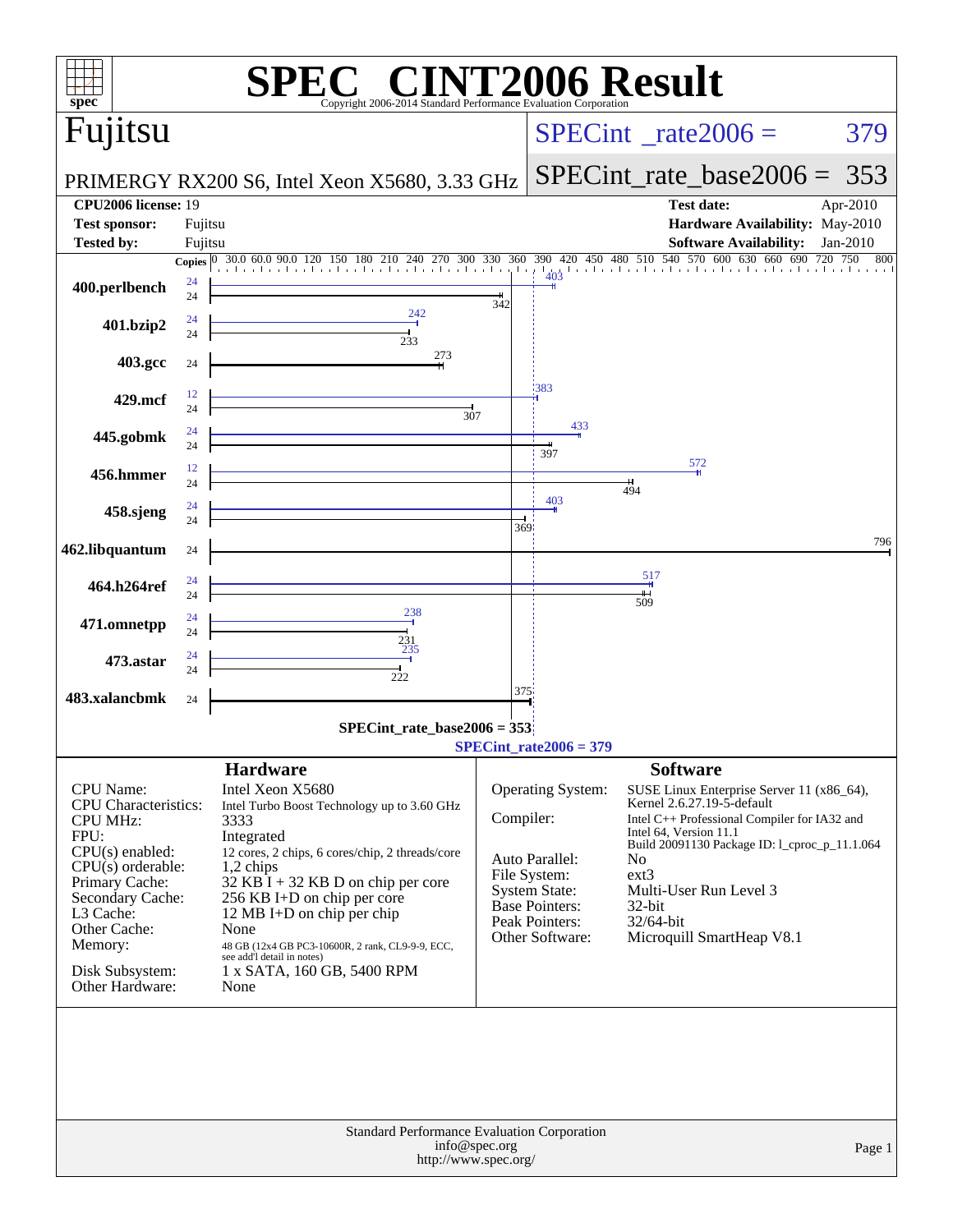

### Fujitsu

#### SPECint rate $2006 = 379$

PRIMERGY RX200 S6, Intel Xeon X5680, 3.33 GHz

[SPECint\\_rate\\_base2006 =](http://www.spec.org/auto/cpu2006/Docs/result-fields.html#SPECintratebase2006) 353

#### **[CPU2006 license:](http://www.spec.org/auto/cpu2006/Docs/result-fields.html#CPU2006license)** 19 **[Test date:](http://www.spec.org/auto/cpu2006/Docs/result-fields.html#Testdate)** Apr-2010

**[Test sponsor:](http://www.spec.org/auto/cpu2006/Docs/result-fields.html#Testsponsor)** Fujitsu **[Hardware Availability:](http://www.spec.org/auto/cpu2006/Docs/result-fields.html#HardwareAvailability)** May-2010 **[Tested by:](http://www.spec.org/auto/cpu2006/Docs/result-fields.html#Testedby)** Fujitsu **[Software Availability:](http://www.spec.org/auto/cpu2006/Docs/result-fields.html#SoftwareAvailability)** Jan-2010

#### **[Results Table](http://www.spec.org/auto/cpu2006/Docs/result-fields.html#ResultsTable)**

|                  | <b>Base</b>   |                |       |                |       |                                                                                                          |       | <b>Peak</b>   |                |              |                |              |                |              |
|------------------|---------------|----------------|-------|----------------|-------|----------------------------------------------------------------------------------------------------------|-------|---------------|----------------|--------------|----------------|--------------|----------------|--------------|
| <b>Benchmark</b> | <b>Copies</b> | <b>Seconds</b> | Ratio | <b>Seconds</b> | Ratio | <b>Seconds</b>                                                                                           | Ratio | <b>Copies</b> | <b>Seconds</b> | <b>Ratio</b> | <b>Seconds</b> | <b>Ratio</b> | <b>Seconds</b> | <b>Ratio</b> |
| 400.perlbench    | 24            | 685            | 342   | 686            | 342   | 692                                                                                                      | 339   | 24            | 581            | 403          | 585            | 401          | 580            | 404          |
| 401.bzip2        | 24            | 993            | 233   | 993            | 233   | 995                                                                                                      | 233   | 24            | 957            | 242          | 955            | 242          | 955            | 243          |
| $403.\text{gcc}$ | 24            | 707            | 273   | 722            | 268   | 708                                                                                                      | 273   | 24            | 707            | 273          | 722            | 268          | 708            | 273          |
| $429$ .mcf       | 24            | 713            | 307   | 713            | 307   | 713                                                                                                      | 307   | 12            | 286            | 383          | 286            | 383          | 286            | <u>383</u>   |
| $445$ .gobm $k$  | 24            | 634            | 397   | 634            | 397   | 630                                                                                                      | 400l  | 24            | 584            | 431          | 581            | 433          | 580            | 434          |
| 456.hmmer        | 24            | 453            | 494   | 452            | 495   | 456                                                                                                      | 491   | 12            | 196            | 572          | 195            | 574          | 196            | 570          |
| $458$ .sjeng     | 24            | 787            | 369   | 788            | 368   | 787                                                                                                      | 369   | 24            | 716            | 406          | 721            | 403          | 720            | <b>403</b>   |
| 462.libquantum   | 24            | 625            | 795   | 624            | 796   | 624                                                                                                      | 796   | 24            | 625            | 795          | 624            | 796          | 624            | <b>796</b>   |
| 464.h264ref      | 24            | 1048           | 507   | 1043           | 509   | 1029                                                                                                     | 516   | 24            | 1033           | 514          | 1025           | 518          | 1027           | 517          |
| 471.omnetpp      | 24            | 650            | 231   | 650            | 231   | 650                                                                                                      | 231   | 24            | 631            | 238          | 632            | 237          | 632            | 238          |
| $473$ . astar    | 24            | 758            | 222   | 758            | 222   | 758                                                                                                      | 222   | 24            | 717            | 235          | 719            | 234          | 717            | 235          |
| 483.xalancbmk    | 24            | 442            | 374   | 441            | 376   | 441                                                                                                      | 375   | 24            | 442            | 374          | 441            | 376          | 441            | 375          |
|                  |               |                |       |                |       | Results appear in the order in which they were run. Bold underlined text indicates a median measurement. |       |               |                |              |                |              |                |              |

#### **[Submit Notes](http://www.spec.org/auto/cpu2006/Docs/result-fields.html#SubmitNotes)**

The config file option 'submit' was used.

#### **[Operating System Notes](http://www.spec.org/auto/cpu2006/Docs/result-fields.html#OperatingSystemNotes)**

'ulimit -s unlimited' was used to set the stacksize to unlimited prior to run

#### **[Platform Notes](http://www.spec.org/auto/cpu2006/Docs/result-fields.html#PlatformNotes)**

 BIOS configuration: Data Reuse Optimization = Disable

#### **[General Notes](http://www.spec.org/auto/cpu2006/Docs/result-fields.html#GeneralNotes)**

 Binaries were compiled on SLES 10 with Binutils 2.18.50.0.7.20080502 For information about Fujitsu please visit: <http://www.fujitsu.com>

### **[Base Compiler Invocation](http://www.spec.org/auto/cpu2006/Docs/result-fields.html#BaseCompilerInvocation)**

[C benchmarks](http://www.spec.org/auto/cpu2006/Docs/result-fields.html#Cbenchmarks): [icc -m32](http://www.spec.org/cpu2006/results/res2010q3/cpu2006-20100706-12310.flags.html#user_CCbase_intel_icc_32bit_5ff4a39e364c98233615fdd38438c6f2)

[C++ benchmarks:](http://www.spec.org/auto/cpu2006/Docs/result-fields.html#CXXbenchmarks) [icpc -m32](http://www.spec.org/cpu2006/results/res2010q3/cpu2006-20100706-12310.flags.html#user_CXXbase_intel_icpc_32bit_4e5a5ef1a53fd332b3c49e69c3330699)

> Standard Performance Evaluation Corporation [info@spec.org](mailto:info@spec.org) <http://www.spec.org/>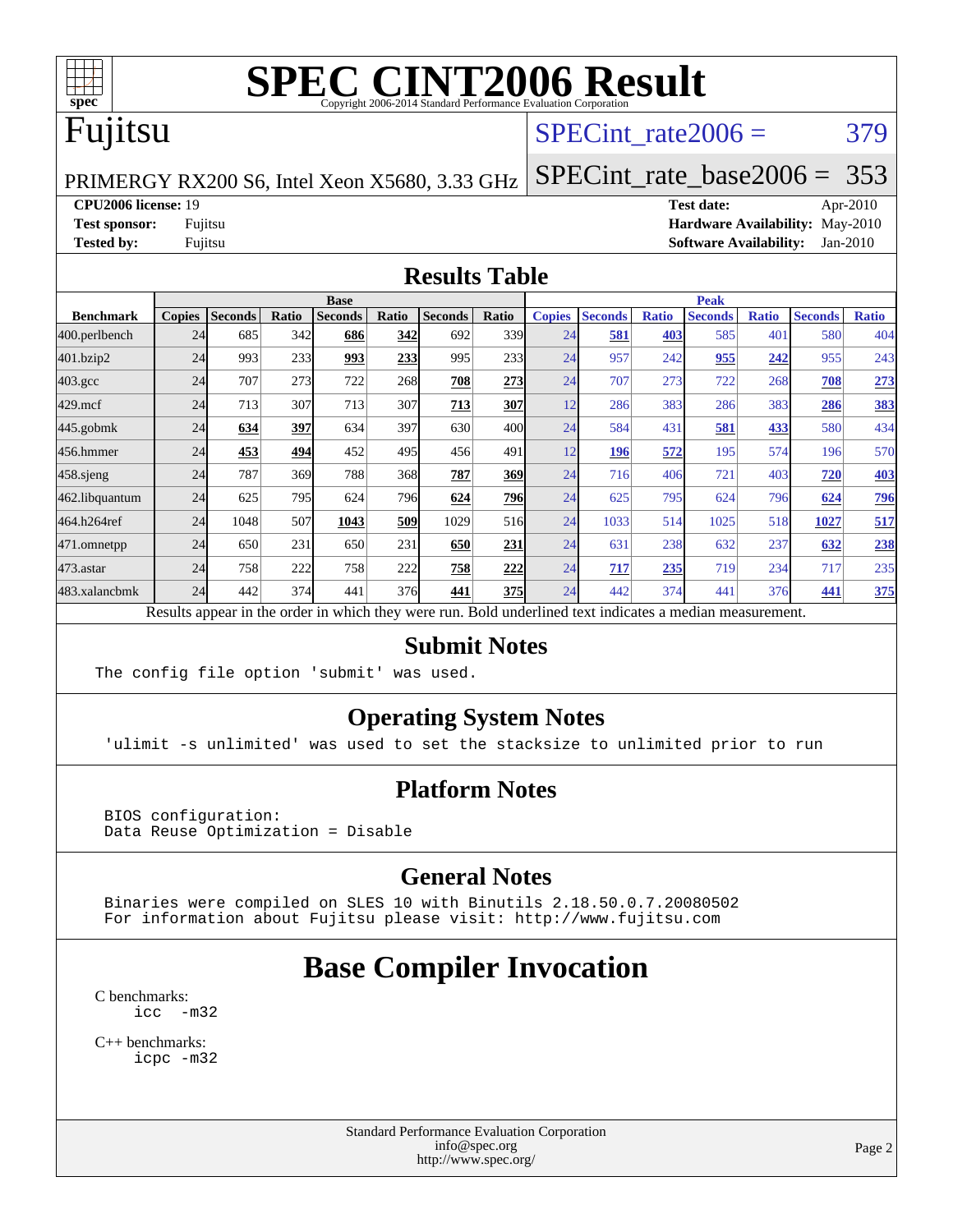

## Fujitsu

SPECint rate $2006 = 379$ 

PRIMERGY RX200 S6, Intel Xeon X5680, 3.33 GHz [SPECint\\_rate\\_base2006 =](http://www.spec.org/auto/cpu2006/Docs/result-fields.html#SPECintratebase2006) 353

**[CPU2006 license:](http://www.spec.org/auto/cpu2006/Docs/result-fields.html#CPU2006license)** 19 **[Test date:](http://www.spec.org/auto/cpu2006/Docs/result-fields.html#Testdate)** Apr-2010 **[Test sponsor:](http://www.spec.org/auto/cpu2006/Docs/result-fields.html#Testsponsor)** Fujitsu **[Hardware Availability:](http://www.spec.org/auto/cpu2006/Docs/result-fields.html#HardwareAvailability)** May-2010 **[Tested by:](http://www.spec.org/auto/cpu2006/Docs/result-fields.html#Testedby)** Fujitsu **[Software Availability:](http://www.spec.org/auto/cpu2006/Docs/result-fields.html#SoftwareAvailability)** Jan-2010

#### **[Base Portability Flags](http://www.spec.org/auto/cpu2006/Docs/result-fields.html#BasePortabilityFlags)**

 400.perlbench: [-DSPEC\\_CPU\\_LINUX\\_IA32](http://www.spec.org/cpu2006/results/res2010q3/cpu2006-20100706-12310.flags.html#b400.perlbench_baseCPORTABILITY_DSPEC_CPU_LINUX_IA32) 462.libquantum: [-DSPEC\\_CPU\\_LINUX](http://www.spec.org/cpu2006/results/res2010q3/cpu2006-20100706-12310.flags.html#b462.libquantum_baseCPORTABILITY_DSPEC_CPU_LINUX) 483.xalancbmk: [-DSPEC\\_CPU\\_LINUX](http://www.spec.org/cpu2006/results/res2010q3/cpu2006-20100706-12310.flags.html#b483.xalancbmk_baseCXXPORTABILITY_DSPEC_CPU_LINUX)

**[Base Optimization Flags](http://www.spec.org/auto/cpu2006/Docs/result-fields.html#BaseOptimizationFlags)**

[C benchmarks](http://www.spec.org/auto/cpu2006/Docs/result-fields.html#Cbenchmarks):

[-xSSE4.2](http://www.spec.org/cpu2006/results/res2010q3/cpu2006-20100706-12310.flags.html#user_CCbase_f-xSSE42_f91528193cf0b216347adb8b939d4107) [-ipo](http://www.spec.org/cpu2006/results/res2010q3/cpu2006-20100706-12310.flags.html#user_CCbase_f-ipo) [-O3](http://www.spec.org/cpu2006/results/res2010q3/cpu2006-20100706-12310.flags.html#user_CCbase_f-O3) [-no-prec-div](http://www.spec.org/cpu2006/results/res2010q3/cpu2006-20100706-12310.flags.html#user_CCbase_f-no-prec-div) [-static](http://www.spec.org/cpu2006/results/res2010q3/cpu2006-20100706-12310.flags.html#user_CCbase_f-static) [-opt-prefetch](http://www.spec.org/cpu2006/results/res2010q3/cpu2006-20100706-12310.flags.html#user_CCbase_f-opt-prefetch)

[C++ benchmarks:](http://www.spec.org/auto/cpu2006/Docs/result-fields.html#CXXbenchmarks)

[-xSSE4.2](http://www.spec.org/cpu2006/results/res2010q3/cpu2006-20100706-12310.flags.html#user_CXXbase_f-xSSE42_f91528193cf0b216347adb8b939d4107) [-ipo](http://www.spec.org/cpu2006/results/res2010q3/cpu2006-20100706-12310.flags.html#user_CXXbase_f-ipo) [-O3](http://www.spec.org/cpu2006/results/res2010q3/cpu2006-20100706-12310.flags.html#user_CXXbase_f-O3) [-no-prec-div](http://www.spec.org/cpu2006/results/res2010q3/cpu2006-20100706-12310.flags.html#user_CXXbase_f-no-prec-div) [-opt-prefetch](http://www.spec.org/cpu2006/results/res2010q3/cpu2006-20100706-12310.flags.html#user_CXXbase_f-opt-prefetch) [-Wl,-z,muldefs](http://www.spec.org/cpu2006/results/res2010q3/cpu2006-20100706-12310.flags.html#user_CXXbase_link_force_multiple1_74079c344b956b9658436fd1b6dd3a8a) [-L/home/cmplr/usr3/alrahate/cpu2006.1.1.ic11.1/libic11.1-32bit -lsmartheap](http://www.spec.org/cpu2006/results/res2010q3/cpu2006-20100706-12310.flags.html#user_CXXbase_SmartHeap_d86dffe4a79b79ef8890d5cce17030c3)

#### **[Base Other Flags](http://www.spec.org/auto/cpu2006/Docs/result-fields.html#BaseOtherFlags)**

[C benchmarks](http://www.spec.org/auto/cpu2006/Docs/result-fields.html#Cbenchmarks):

403.gcc: [-Dalloca=\\_alloca](http://www.spec.org/cpu2006/results/res2010q3/cpu2006-20100706-12310.flags.html#b403.gcc_baseEXTRA_CFLAGS_Dalloca_be3056838c12de2578596ca5467af7f3)

#### **[Peak Compiler Invocation](http://www.spec.org/auto/cpu2006/Docs/result-fields.html#PeakCompilerInvocation)**

[C benchmarks \(except as noted below\)](http://www.spec.org/auto/cpu2006/Docs/result-fields.html#Cbenchmarksexceptasnotedbelow):

[icc -m32](http://www.spec.org/cpu2006/results/res2010q3/cpu2006-20100706-12310.flags.html#user_CCpeak_intel_icc_32bit_5ff4a39e364c98233615fdd38438c6f2)

401.bzip2: [icc -m64](http://www.spec.org/cpu2006/results/res2010q3/cpu2006-20100706-12310.flags.html#user_peakCCLD401_bzip2_intel_icc_64bit_bda6cc9af1fdbb0edc3795bac97ada53)

456.hmmer: [icc -m64](http://www.spec.org/cpu2006/results/res2010q3/cpu2006-20100706-12310.flags.html#user_peakCCLD456_hmmer_intel_icc_64bit_bda6cc9af1fdbb0edc3795bac97ada53)

458.sjeng: [icc -m64](http://www.spec.org/cpu2006/results/res2010q3/cpu2006-20100706-12310.flags.html#user_peakCCLD458_sjeng_intel_icc_64bit_bda6cc9af1fdbb0edc3795bac97ada53)

[C++ benchmarks \(except as noted below\):](http://www.spec.org/auto/cpu2006/Docs/result-fields.html#CXXbenchmarksexceptasnotedbelow) [icpc -m32](http://www.spec.org/cpu2006/results/res2010q3/cpu2006-20100706-12310.flags.html#user_CXXpeak_intel_icpc_32bit_4e5a5ef1a53fd332b3c49e69c3330699)

473.astar: [icpc -m64](http://www.spec.org/cpu2006/results/res2010q3/cpu2006-20100706-12310.flags.html#user_peakCXXLD473_astar_intel_icpc_64bit_fc66a5337ce925472a5c54ad6a0de310)

#### **[Peak Portability Flags](http://www.spec.org/auto/cpu2006/Docs/result-fields.html#PeakPortabilityFlags)**

 400.perlbench: [-DSPEC\\_CPU\\_LINUX\\_IA32](http://www.spec.org/cpu2006/results/res2010q3/cpu2006-20100706-12310.flags.html#b400.perlbench_peakCPORTABILITY_DSPEC_CPU_LINUX_IA32) 401.bzip2: [-DSPEC\\_CPU\\_LP64](http://www.spec.org/cpu2006/results/res2010q3/cpu2006-20100706-12310.flags.html#suite_peakCPORTABILITY401_bzip2_DSPEC_CPU_LP64) 456.hmmer: [-DSPEC\\_CPU\\_LP64](http://www.spec.org/cpu2006/results/res2010q3/cpu2006-20100706-12310.flags.html#suite_peakCPORTABILITY456_hmmer_DSPEC_CPU_LP64) 458.sjeng: [-DSPEC\\_CPU\\_LP64](http://www.spec.org/cpu2006/results/res2010q3/cpu2006-20100706-12310.flags.html#suite_peakCPORTABILITY458_sjeng_DSPEC_CPU_LP64)

Continued on next page

Standard Performance Evaluation Corporation [info@spec.org](mailto:info@spec.org) <http://www.spec.org/>

Page 3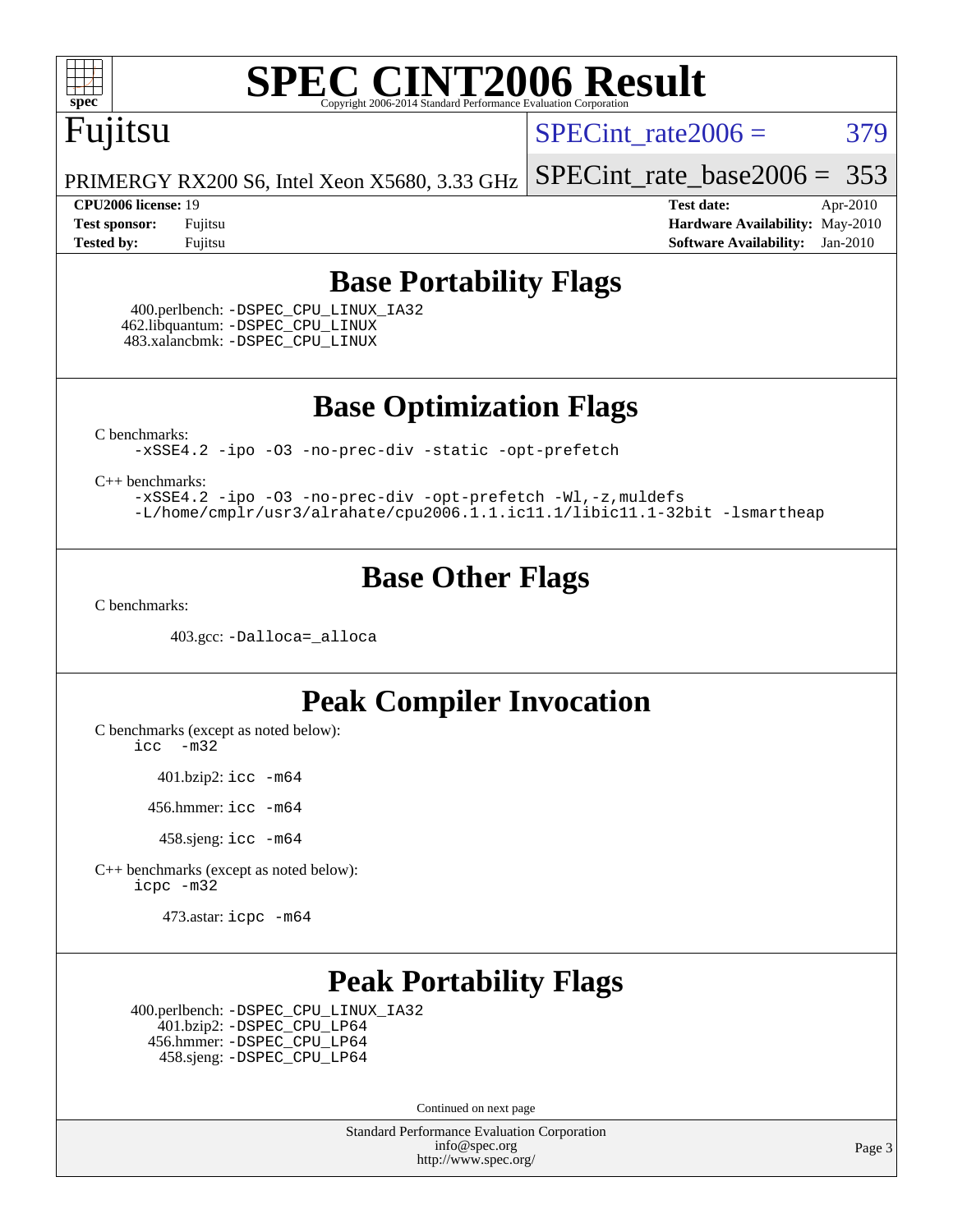

# Fujitsu

 $SPECint rate2006 = 379$ 

PRIMERGY RX200 S6, Intel Xeon X5680, 3.33 GHz [SPECint\\_rate\\_base2006 =](http://www.spec.org/auto/cpu2006/Docs/result-fields.html#SPECintratebase2006) 353

**[CPU2006 license:](http://www.spec.org/auto/cpu2006/Docs/result-fields.html#CPU2006license)** 19 **[Test date:](http://www.spec.org/auto/cpu2006/Docs/result-fields.html#Testdate)** Apr-2010 **[Test sponsor:](http://www.spec.org/auto/cpu2006/Docs/result-fields.html#Testsponsor)** Fujitsu **[Hardware Availability:](http://www.spec.org/auto/cpu2006/Docs/result-fields.html#HardwareAvailability)** May-2010 **[Tested by:](http://www.spec.org/auto/cpu2006/Docs/result-fields.html#Testedby)** Fujitsu **[Software Availability:](http://www.spec.org/auto/cpu2006/Docs/result-fields.html#SoftwareAvailability)** Jan-2010

### **[Peak Portability Flags \(Continued\)](http://www.spec.org/auto/cpu2006/Docs/result-fields.html#PeakPortabilityFlags)**

 462.libquantum: [-DSPEC\\_CPU\\_LINUX](http://www.spec.org/cpu2006/results/res2010q3/cpu2006-20100706-12310.flags.html#b462.libquantum_peakCPORTABILITY_DSPEC_CPU_LINUX) 473.astar: [-DSPEC\\_CPU\\_LP64](http://www.spec.org/cpu2006/results/res2010q3/cpu2006-20100706-12310.flags.html#suite_peakCXXPORTABILITY473_astar_DSPEC_CPU_LP64) 483.xalancbmk: [-DSPEC\\_CPU\\_LINUX](http://www.spec.org/cpu2006/results/res2010q3/cpu2006-20100706-12310.flags.html#b483.xalancbmk_peakCXXPORTABILITY_DSPEC_CPU_LINUX)

#### **[Peak Optimization Flags](http://www.spec.org/auto/cpu2006/Docs/result-fields.html#PeakOptimizationFlags)**

[C benchmarks](http://www.spec.org/auto/cpu2006/Docs/result-fields.html#Cbenchmarks):

 400.perlbench: [-xSSE4.2](http://www.spec.org/cpu2006/results/res2010q3/cpu2006-20100706-12310.flags.html#user_peakPASS2_CFLAGSPASS2_LDCFLAGS400_perlbench_f-xSSE42_f91528193cf0b216347adb8b939d4107)(pass 2) [-prof-gen](http://www.spec.org/cpu2006/results/res2010q3/cpu2006-20100706-12310.flags.html#user_peakPASS1_CFLAGSPASS1_LDCFLAGS400_perlbench_prof_gen_e43856698f6ca7b7e442dfd80e94a8fc)(pass 1) [-ipo](http://www.spec.org/cpu2006/results/res2010q3/cpu2006-20100706-12310.flags.html#user_peakPASS2_CFLAGSPASS2_LDCFLAGS400_perlbench_f-ipo)(pass 2) [-O3](http://www.spec.org/cpu2006/results/res2010q3/cpu2006-20100706-12310.flags.html#user_peakPASS2_CFLAGSPASS2_LDCFLAGS400_perlbench_f-O3)(pass 2) [-no-prec-div](http://www.spec.org/cpu2006/results/res2010q3/cpu2006-20100706-12310.flags.html#user_peakPASS2_CFLAGSPASS2_LDCFLAGS400_perlbench_f-no-prec-div)(pass 2) [-static](http://www.spec.org/cpu2006/results/res2010q3/cpu2006-20100706-12310.flags.html#user_peakPASS2_CFLAGSPASS2_LDCFLAGS400_perlbench_f-static)(pass 2) [-prof-use](http://www.spec.org/cpu2006/results/res2010q3/cpu2006-20100706-12310.flags.html#user_peakPASS2_CFLAGSPASS2_LDCFLAGS400_perlbench_prof_use_bccf7792157ff70d64e32fe3e1250b55)(pass 2) [-ansi-alias](http://www.spec.org/cpu2006/results/res2010q3/cpu2006-20100706-12310.flags.html#user_peakCOPTIMIZE400_perlbench_f-ansi-alias)

 401.bzip2: [-xSSE4.2](http://www.spec.org/cpu2006/results/res2010q3/cpu2006-20100706-12310.flags.html#user_peakPASS2_CFLAGSPASS2_LDCFLAGS401_bzip2_f-xSSE42_f91528193cf0b216347adb8b939d4107)(pass 2) [-prof-gen](http://www.spec.org/cpu2006/results/res2010q3/cpu2006-20100706-12310.flags.html#user_peakPASS1_CFLAGSPASS1_LDCFLAGS401_bzip2_prof_gen_e43856698f6ca7b7e442dfd80e94a8fc)(pass 1) [-ipo](http://www.spec.org/cpu2006/results/res2010q3/cpu2006-20100706-12310.flags.html#user_peakPASS2_CFLAGSPASS2_LDCFLAGS401_bzip2_f-ipo)(pass 2) [-O3](http://www.spec.org/cpu2006/results/res2010q3/cpu2006-20100706-12310.flags.html#user_peakPASS2_CFLAGSPASS2_LDCFLAGS401_bzip2_f-O3)(pass 2) [-no-prec-div](http://www.spec.org/cpu2006/results/res2010q3/cpu2006-20100706-12310.flags.html#user_peakPASS2_CFLAGSPASS2_LDCFLAGS401_bzip2_f-no-prec-div)(pass 2) [-static](http://www.spec.org/cpu2006/results/res2010q3/cpu2006-20100706-12310.flags.html#user_peakPASS2_CFLAGSPASS2_LDCFLAGS401_bzip2_f-static)(pass 2) [-prof-use](http://www.spec.org/cpu2006/results/res2010q3/cpu2006-20100706-12310.flags.html#user_peakPASS2_CFLAGSPASS2_LDCFLAGS401_bzip2_prof_use_bccf7792157ff70d64e32fe3e1250b55)(pass 2) [-opt-prefetch](http://www.spec.org/cpu2006/results/res2010q3/cpu2006-20100706-12310.flags.html#user_peakCOPTIMIZE401_bzip2_f-opt-prefetch) [-ansi-alias](http://www.spec.org/cpu2006/results/res2010q3/cpu2006-20100706-12310.flags.html#user_peakCOPTIMIZE401_bzip2_f-ansi-alias) [-auto-ilp32](http://www.spec.org/cpu2006/results/res2010q3/cpu2006-20100706-12310.flags.html#user_peakCOPTIMIZE401_bzip2_f-auto-ilp32)

 $403.\text{gcc: basepeak}$  = yes

429.mcf: [-xSSE4.2](http://www.spec.org/cpu2006/results/res2010q3/cpu2006-20100706-12310.flags.html#user_peakCOPTIMIZE429_mcf_f-xSSE42_f91528193cf0b216347adb8b939d4107) [-ipo](http://www.spec.org/cpu2006/results/res2010q3/cpu2006-20100706-12310.flags.html#user_peakCOPTIMIZE429_mcf_f-ipo) [-O3](http://www.spec.org/cpu2006/results/res2010q3/cpu2006-20100706-12310.flags.html#user_peakCOPTIMIZE429_mcf_f-O3) [-no-prec-div](http://www.spec.org/cpu2006/results/res2010q3/cpu2006-20100706-12310.flags.html#user_peakCOPTIMIZE429_mcf_f-no-prec-div) [-static](http://www.spec.org/cpu2006/results/res2010q3/cpu2006-20100706-12310.flags.html#user_peakCOPTIMIZE429_mcf_f-static) [-opt-prefetch](http://www.spec.org/cpu2006/results/res2010q3/cpu2006-20100706-12310.flags.html#user_peakCOPTIMIZE429_mcf_f-opt-prefetch)

 445.gobmk: [-xSSE4.2](http://www.spec.org/cpu2006/results/res2010q3/cpu2006-20100706-12310.flags.html#user_peakPASS2_CFLAGSPASS2_LDCFLAGS445_gobmk_f-xSSE42_f91528193cf0b216347adb8b939d4107)(pass 2) [-prof-gen](http://www.spec.org/cpu2006/results/res2010q3/cpu2006-20100706-12310.flags.html#user_peakPASS1_CFLAGSPASS1_LDCFLAGS445_gobmk_prof_gen_e43856698f6ca7b7e442dfd80e94a8fc)(pass 1) [-prof-use](http://www.spec.org/cpu2006/results/res2010q3/cpu2006-20100706-12310.flags.html#user_peakPASS2_CFLAGSPASS2_LDCFLAGS445_gobmk_prof_use_bccf7792157ff70d64e32fe3e1250b55)(pass 2) [-O2](http://www.spec.org/cpu2006/results/res2010q3/cpu2006-20100706-12310.flags.html#user_peakCOPTIMIZE445_gobmk_f-O2) [-ipo](http://www.spec.org/cpu2006/results/res2010q3/cpu2006-20100706-12310.flags.html#user_peakCOPTIMIZE445_gobmk_f-ipo) [-no-prec-div](http://www.spec.org/cpu2006/results/res2010q3/cpu2006-20100706-12310.flags.html#user_peakCOPTIMIZE445_gobmk_f-no-prec-div) [-ansi-alias](http://www.spec.org/cpu2006/results/res2010q3/cpu2006-20100706-12310.flags.html#user_peakCOPTIMIZE445_gobmk_f-ansi-alias)

 456.hmmer: [-xSSE4.2](http://www.spec.org/cpu2006/results/res2010q3/cpu2006-20100706-12310.flags.html#user_peakCOPTIMIZE456_hmmer_f-xSSE42_f91528193cf0b216347adb8b939d4107) [-ipo](http://www.spec.org/cpu2006/results/res2010q3/cpu2006-20100706-12310.flags.html#user_peakCOPTIMIZE456_hmmer_f-ipo) [-O3](http://www.spec.org/cpu2006/results/res2010q3/cpu2006-20100706-12310.flags.html#user_peakCOPTIMIZE456_hmmer_f-O3) [-no-prec-div](http://www.spec.org/cpu2006/results/res2010q3/cpu2006-20100706-12310.flags.html#user_peakCOPTIMIZE456_hmmer_f-no-prec-div) [-static](http://www.spec.org/cpu2006/results/res2010q3/cpu2006-20100706-12310.flags.html#user_peakCOPTIMIZE456_hmmer_f-static) [-unroll2](http://www.spec.org/cpu2006/results/res2010q3/cpu2006-20100706-12310.flags.html#user_peakCOPTIMIZE456_hmmer_f-unroll_784dae83bebfb236979b41d2422d7ec2) [-ansi-alias](http://www.spec.org/cpu2006/results/res2010q3/cpu2006-20100706-12310.flags.html#user_peakCOPTIMIZE456_hmmer_f-ansi-alias) [-auto-ilp32](http://www.spec.org/cpu2006/results/res2010q3/cpu2006-20100706-12310.flags.html#user_peakCOPTIMIZE456_hmmer_f-auto-ilp32)

 458.sjeng: [-xSSE4.2](http://www.spec.org/cpu2006/results/res2010q3/cpu2006-20100706-12310.flags.html#user_peakPASS2_CFLAGSPASS2_LDCFLAGS458_sjeng_f-xSSE42_f91528193cf0b216347adb8b939d4107)(pass 2) [-prof-gen](http://www.spec.org/cpu2006/results/res2010q3/cpu2006-20100706-12310.flags.html#user_peakPASS1_CFLAGSPASS1_LDCFLAGS458_sjeng_prof_gen_e43856698f6ca7b7e442dfd80e94a8fc)(pass 1) [-ipo](http://www.spec.org/cpu2006/results/res2010q3/cpu2006-20100706-12310.flags.html#user_peakPASS2_CFLAGSPASS2_LDCFLAGS458_sjeng_f-ipo)(pass 2) [-O3](http://www.spec.org/cpu2006/results/res2010q3/cpu2006-20100706-12310.flags.html#user_peakPASS2_CFLAGSPASS2_LDCFLAGS458_sjeng_f-O3)(pass 2) [-no-prec-div](http://www.spec.org/cpu2006/results/res2010q3/cpu2006-20100706-12310.flags.html#user_peakPASS2_CFLAGSPASS2_LDCFLAGS458_sjeng_f-no-prec-div)(pass 2) [-static](http://www.spec.org/cpu2006/results/res2010q3/cpu2006-20100706-12310.flags.html#user_peakPASS2_CFLAGSPASS2_LDCFLAGS458_sjeng_f-static)(pass 2)  $-prof-use(pass 2) -unroll4 -auto-ilp32$  $-prof-use(pass 2) -unroll4 -auto-ilp32$  $-prof-use(pass 2) -unroll4 -auto-ilp32$  $-prof-use(pass 2) -unroll4 -auto-ilp32$  $-prof-use(pass 2) -unroll4 -auto-ilp32$ 

462.libquantum: basepeak = yes

 464.h264ref: [-xSSE4.2](http://www.spec.org/cpu2006/results/res2010q3/cpu2006-20100706-12310.flags.html#user_peakPASS2_CFLAGSPASS2_LDCFLAGS464_h264ref_f-xSSE42_f91528193cf0b216347adb8b939d4107)(pass 2) [-prof-gen](http://www.spec.org/cpu2006/results/res2010q3/cpu2006-20100706-12310.flags.html#user_peakPASS1_CFLAGSPASS1_LDCFLAGS464_h264ref_prof_gen_e43856698f6ca7b7e442dfd80e94a8fc)(pass 1) [-ipo](http://www.spec.org/cpu2006/results/res2010q3/cpu2006-20100706-12310.flags.html#user_peakPASS2_CFLAGSPASS2_LDCFLAGS464_h264ref_f-ipo)(pass 2) [-O3](http://www.spec.org/cpu2006/results/res2010q3/cpu2006-20100706-12310.flags.html#user_peakPASS2_CFLAGSPASS2_LDCFLAGS464_h264ref_f-O3)(pass 2) [-no-prec-div](http://www.spec.org/cpu2006/results/res2010q3/cpu2006-20100706-12310.flags.html#user_peakPASS2_CFLAGSPASS2_LDCFLAGS464_h264ref_f-no-prec-div)(pass 2) [-static](http://www.spec.org/cpu2006/results/res2010q3/cpu2006-20100706-12310.flags.html#user_peakPASS2_CFLAGSPASS2_LDCFLAGS464_h264ref_f-static)(pass 2) [-prof-use](http://www.spec.org/cpu2006/results/res2010q3/cpu2006-20100706-12310.flags.html#user_peakPASS2_CFLAGSPASS2_LDCFLAGS464_h264ref_prof_use_bccf7792157ff70d64e32fe3e1250b55)(pass 2) [-unroll2](http://www.spec.org/cpu2006/results/res2010q3/cpu2006-20100706-12310.flags.html#user_peakCOPTIMIZE464_h264ref_f-unroll_784dae83bebfb236979b41d2422d7ec2) [-ansi-alias](http://www.spec.org/cpu2006/results/res2010q3/cpu2006-20100706-12310.flags.html#user_peakCOPTIMIZE464_h264ref_f-ansi-alias)

[C++ benchmarks:](http://www.spec.org/auto/cpu2006/Docs/result-fields.html#CXXbenchmarks)

 471.omnetpp: [-xSSE4.2](http://www.spec.org/cpu2006/results/res2010q3/cpu2006-20100706-12310.flags.html#user_peakPASS2_CXXFLAGSPASS2_LDCXXFLAGS471_omnetpp_f-xSSE42_f91528193cf0b216347adb8b939d4107)(pass 2) [-prof-gen](http://www.spec.org/cpu2006/results/res2010q3/cpu2006-20100706-12310.flags.html#user_peakPASS1_CXXFLAGSPASS1_LDCXXFLAGS471_omnetpp_prof_gen_e43856698f6ca7b7e442dfd80e94a8fc)(pass 1) [-ipo](http://www.spec.org/cpu2006/results/res2010q3/cpu2006-20100706-12310.flags.html#user_peakPASS2_CXXFLAGSPASS2_LDCXXFLAGS471_omnetpp_f-ipo)(pass 2) [-O3](http://www.spec.org/cpu2006/results/res2010q3/cpu2006-20100706-12310.flags.html#user_peakPASS2_CXXFLAGSPASS2_LDCXXFLAGS471_omnetpp_f-O3)(pass 2) [-no-prec-div](http://www.spec.org/cpu2006/results/res2010q3/cpu2006-20100706-12310.flags.html#user_peakPASS2_CXXFLAGSPASS2_LDCXXFLAGS471_omnetpp_f-no-prec-div)(pass 2) [-prof-use](http://www.spec.org/cpu2006/results/res2010q3/cpu2006-20100706-12310.flags.html#user_peakPASS2_CXXFLAGSPASS2_LDCXXFLAGS471_omnetpp_prof_use_bccf7792157ff70d64e32fe3e1250b55)(pass 2) [-ansi-alias](http://www.spec.org/cpu2006/results/res2010q3/cpu2006-20100706-12310.flags.html#user_peakCXXOPTIMIZE471_omnetpp_f-ansi-alias) [-opt-ra-region-strategy=block](http://www.spec.org/cpu2006/results/res2010q3/cpu2006-20100706-12310.flags.html#user_peakCXXOPTIMIZE471_omnetpp_f-opt-ra-region-strategy-block_a0a37c372d03933b2a18d4af463c1f69) [-Wl,-z,muldefs](http://www.spec.org/cpu2006/results/res2010q3/cpu2006-20100706-12310.flags.html#user_peakEXTRA_LDFLAGS471_omnetpp_link_force_multiple1_74079c344b956b9658436fd1b6dd3a8a) [-L/home/cmplr/usr3/alrahate/cpu2006.1.1.ic11.1/libic11.1-32bit -lsmartheap](http://www.spec.org/cpu2006/results/res2010q3/cpu2006-20100706-12310.flags.html#user_peakEXTRA_LIBS471_omnetpp_SmartHeap_d86dffe4a79b79ef8890d5cce17030c3)

473.astar:  $-xSSE4$ . 2(pass 2)  $-prof-gen(pass 1) -ipo(pass 2)$  $-prof-gen(pass 1) -ipo(pass 2)$  $-prof-gen(pass 1) -ipo(pass 2)$  $-prof-gen(pass 1) -ipo(pass 2)$ [-O3](http://www.spec.org/cpu2006/results/res2010q3/cpu2006-20100706-12310.flags.html#user_peakPASS2_CXXFLAGSPASS2_LDCXXFLAGS473_astar_f-O3)(pass 2) [-no-prec-div](http://www.spec.org/cpu2006/results/res2010q3/cpu2006-20100706-12310.flags.html#user_peakPASS2_CXXFLAGSPASS2_LDCXXFLAGS473_astar_f-no-prec-div)(pass 2) [-prof-use](http://www.spec.org/cpu2006/results/res2010q3/cpu2006-20100706-12310.flags.html#user_peakPASS2_CXXFLAGSPASS2_LDCXXFLAGS473_astar_prof_use_bccf7792157ff70d64e32fe3e1250b55)(pass 2) [-ansi-alias](http://www.spec.org/cpu2006/results/res2010q3/cpu2006-20100706-12310.flags.html#user_peakCXXOPTIMIZE473_astar_f-ansi-alias) [-opt-ra-region-strategy=routine](http://www.spec.org/cpu2006/results/res2010q3/cpu2006-20100706-12310.flags.html#user_peakCXXOPTIMIZE473_astar_f-opt-ra-region-strategy-routine_ba086ea3b1d46a52e1238e2ca173ed44) [-Wl,-z,muldefs](http://www.spec.org/cpu2006/results/res2010q3/cpu2006-20100706-12310.flags.html#user_peakEXTRA_LDFLAGS473_astar_link_force_multiple1_74079c344b956b9658436fd1b6dd3a8a) [-L/home/cmplr/usr3/alrahate/cpu2006.1.1.ic11.1/libic11.1-64bit -lsmartheap64](http://www.spec.org/cpu2006/results/res2010q3/cpu2006-20100706-12310.flags.html#user_peakEXTRA_LIBS473_astar_SmartHeap64_e2306cda84805d1ab360117a79ff779c)

Continued on next page

Standard Performance Evaluation Corporation [info@spec.org](mailto:info@spec.org) <http://www.spec.org/>

Page 4